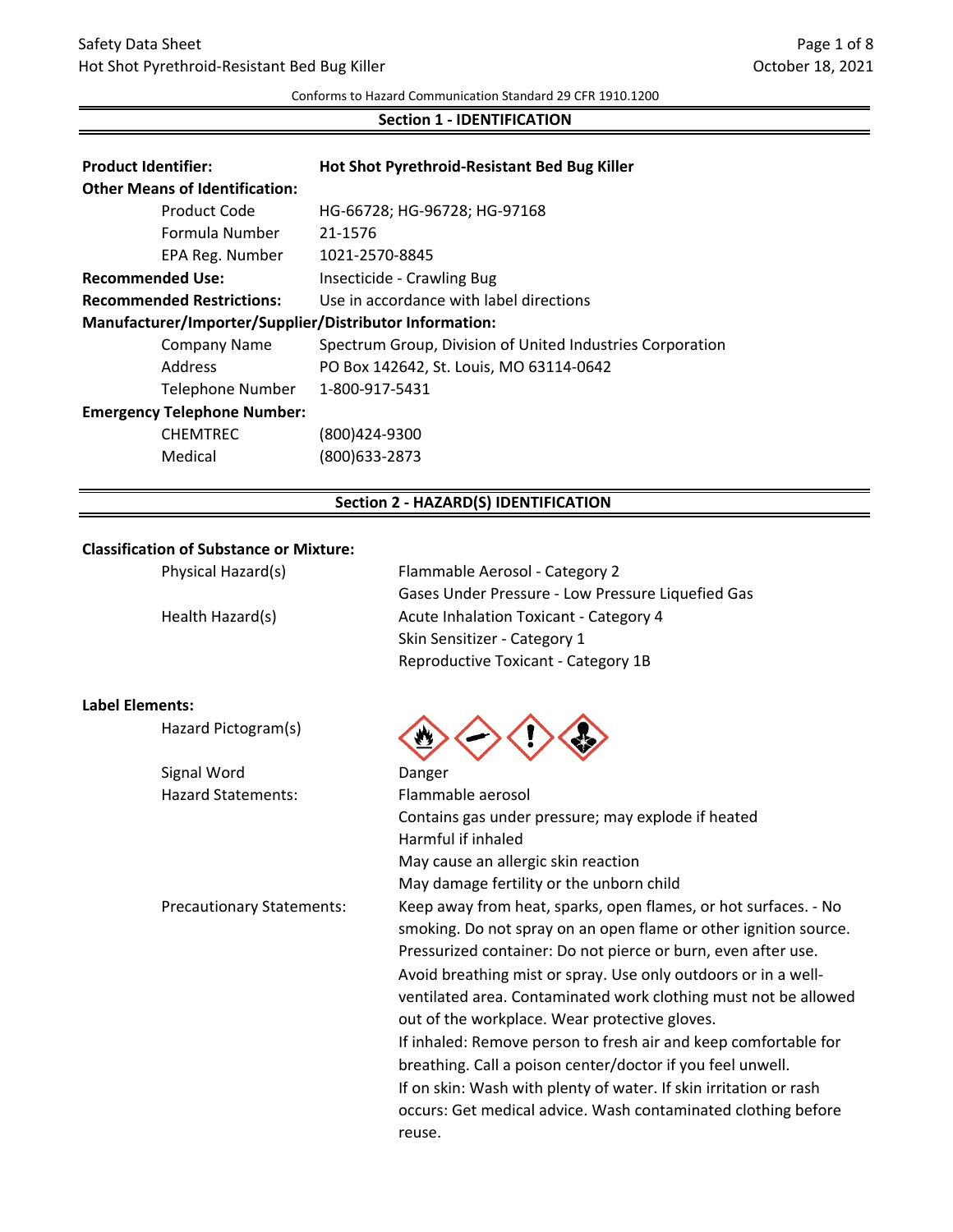Obtain special instructions before use. Do not handle until all safety precautions have been read and understood. Wear protective gloves, protective clothing, eye protection, and face protection.

Protect from sunlight. Do not expose to temperatures exceeding 50°C/122°F. Store in a well‐ventilated place. Store locked up. Dispose of contents in accordance with all local, state/provincial and federal regulations. For more information see product label. If exposed or concerned: Get medical advice/attention.

**Hazard(s) not Otherwise Classified (HNOC):** No additional information available **Supplemental Information:** None

| <b>Chemical Name</b>                                                                                      | <b>Synonyms</b> | <b>CAS Number</b> | %     |
|-----------------------------------------------------------------------------------------------------------|-----------------|-------------------|-------|
| Isobutane                                                                                                 | n/a             | $75 - 28 - 5$     | 10.00 |
| Tetra-hydrofurfuryl Alcohol                                                                               | n/a             | 97-99-4           | 2.50  |
| <b>Butane</b>                                                                                             | n/a             | 106-97-8          | 1.00  |
| N-Octyl bicycloheptene dicarboximide<br>(MGK® 264, Insecticide Synergist MGK®)                            | n/a             | 113-48-4          | 1.00  |
| 3-phenoxybenzyl-(1RS, 3RS, 1RS, 3SR)-2, 2-<br>dimethyl-3-(2-methylprop-1-enyl)<br>cyclopropanecarboxylate | n/a             | 26002-80-2        | 0.40  |
| Imidacloprid                                                                                              | n/a             | 138261-41-3       | 0.05  |

# **Section 3 ‐ COMPOSITION/INFORMATION ON INGREDIENTS**

In accordance with paragraph (d) of 1910.1200, the exact percentage (concentration) has been withheld as a trade secret. Other components are below reportable levels.

## **Section 4 ‐ FIRST‐AID MEASURES**

| Inhalation:                                                                 | If breathing is difficult, remove victim to fresh air and keep at rest in a position<br>comfortable for breathing. Get medical advice/attention if you feel unwell.               |
|-----------------------------------------------------------------------------|-----------------------------------------------------------------------------------------------------------------------------------------------------------------------------------|
| <b>Skin Contact:</b>                                                        | In case of contact, wash skin with plenty of water for 15-20 minutes. If skin irritation or<br>redness develops, seek medical attention. Wash contaminated clothing before reuse. |
| <b>Eye Contact:</b>                                                         | In case of contact, flush eyes with plenty of water. Remove contact lenses, if worn. If<br>irritation persists, get medical attention.                                            |
| Ingestion:                                                                  | If swallowed, do NOT induce vomiting unless directed to do so by medical personnel.<br>Never give anything by mouth to an unconscious person. Get medical advice/attention.       |
| <b>Most Important</b><br>Symptoms/Effects,<br><b>Acute and Delayed:</b>     | Symptoms of exposure may include, irritation of eyes and nose, cough and/or shortness<br>of breath.                                                                               |
| Indication of<br><b>Immediate Medical</b><br><b>Attention &amp; Special</b> | If exposed or concerned: Get medical advice/attention.                                                                                                                            |
| <b>Treatment Needed:</b>                                                    |                                                                                                                                                                                   |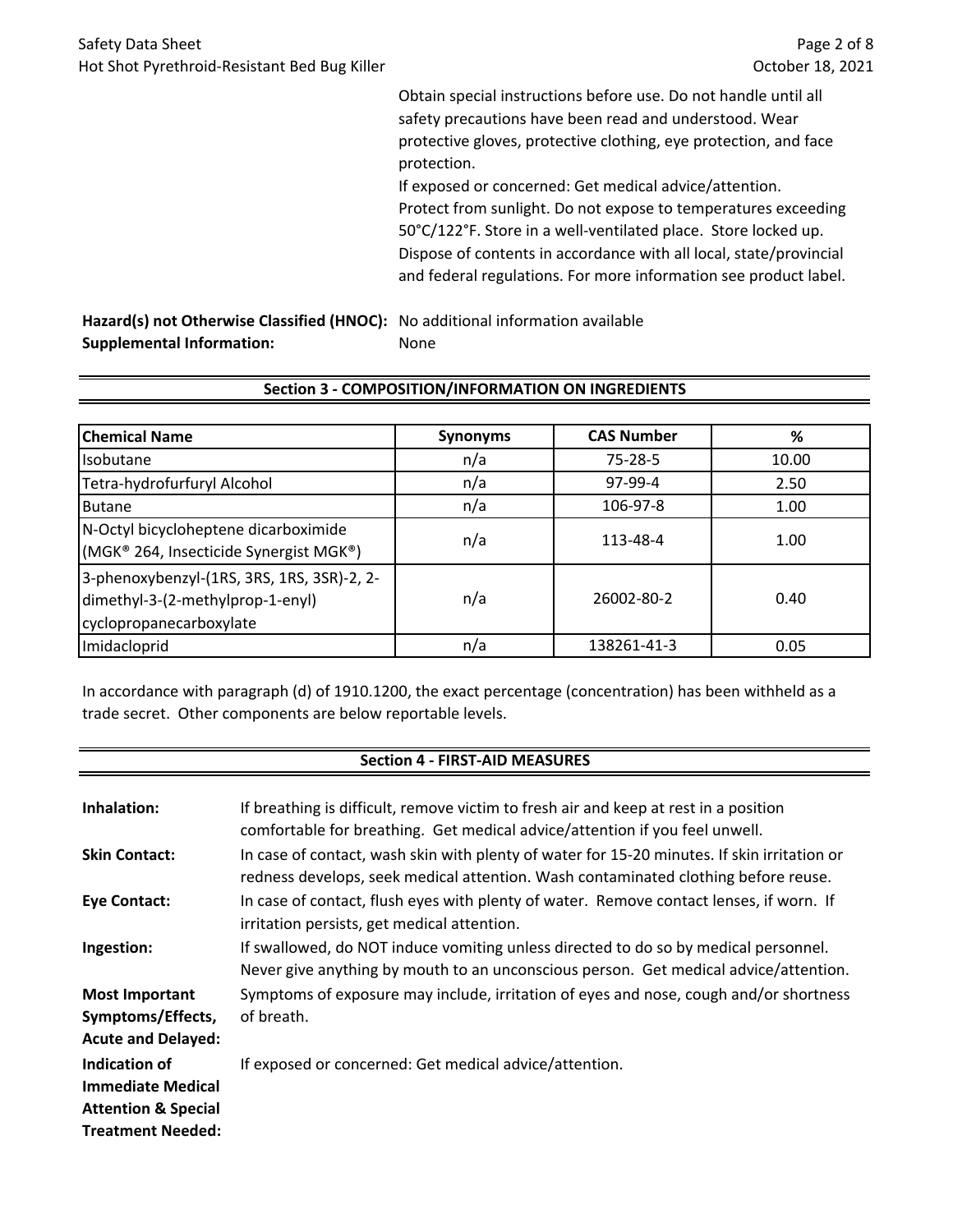## **Section 5 ‐ FIRE‐FIGHTING MEASURES**

| <b>Suitable Extinguishing Media:</b>   | Dry chemical or CO2.                                                           |
|----------------------------------------|--------------------------------------------------------------------------------|
| <b>Unsuitable Extinguishing Media:</b> | None: Use extinguishing agent suitable for type of surrounding fire.           |
| <b>Specific Hazards Arising from</b>   | Products of combustion may include, and are not limited to: oxides of carbon.  |
| the Chemical:                          |                                                                                |
| <b>Special Protective Equipment</b>    | Keep upwind of fire. Vapors may cause dizziness or asphyxiation without        |
| and Precautions for Firefighters:      | warning. Vapors from liquefied gas are initially heavier than air and spread   |
|                                        | along ground. Contact with gas or liquefied gas may cause burns, severe injury |
|                                        | and/or frostbite. Fire may produce irritating, corrosive and/or toxic gases.   |
|                                        | Wear positive pressure self-contained breathing apparatus (SCBA). Wear         |
|                                        | chemical protective clothing that is specifically recommended by the           |
|                                        | manufacturer. It may provide little or no thermal protection. Structural       |
|                                        | firefighters' protective clothing will only provide limited protection.        |
| In Case of Large Fire:                 | Water spray, fog or regular foam. Move containers from fire area if you can do |
|                                        | it without risk. Damaged cylinders should be handled only by specialists.      |
| <b>Potential Hazards:</b>              | Some may burn but none ignite readily. Containers may explode when heated.     |
|                                        | Ruptured cylinders may rocket.                                                 |

# **Section 6 ‐ ACCIDENTAL RELEASE MEASURES**

| <b>Equipment and Emergency</b><br><b>Procedures:</b>                    | Personal Precautions, Protective Use personal protection recommended in Section 8. Isolate the hazard area<br>and deny entry to unnecessary and unprotected personnel.                                                                                                                                                                                                                                                                                                          |
|-------------------------------------------------------------------------|---------------------------------------------------------------------------------------------------------------------------------------------------------------------------------------------------------------------------------------------------------------------------------------------------------------------------------------------------------------------------------------------------------------------------------------------------------------------------------|
| <b>Methods and Materials for</b><br><b>Containment and Cleaning Up:</b> | Do not touch or walk through spilled material. Stop leak if you can do it<br>without risk. Do not direct water at spill or source of leak. Use water spray to<br>reduce vapors or divert vapor cloud drift. Avoid allowing water runoff to<br>contact spilled material. If possible, turn leaking containers so that gas escapes<br>rather than liquid. Prevent entry into waterways, sewers, basements or<br>confined areas. Allow substance to evaporate. Ventilate the area. |
| <b>Environmental Precautions:</b>                                       | Report spills as required by local and national regulations. Prevent entry into<br>storm sewers and waterways.                                                                                                                                                                                                                                                                                                                                                                  |

# **Section 7 ‐ HANDLING AND STORAGE**

| <b>Precautions for Safe Handling:</b>                                   | Avoid breathing mist. Avoid contact with skin and eyes. Do not swallow.<br>Handle and open container with care. When using do not eat, drink or smoke.<br>Do not spray on an open flame or other ignition source.                                                                                                                  |
|-------------------------------------------------------------------------|------------------------------------------------------------------------------------------------------------------------------------------------------------------------------------------------------------------------------------------------------------------------------------------------------------------------------------|
| <b>Conditions for Safe Storage,</b><br>Including any Incompatibilities: | Keep out of reach of children. Keep container tightly closed. Keep away from<br>heat, sparks, open flames, and hot surfaces. Pressurized container: Do not<br>pierce or burn, even after use. Protect from sunlight. Do not expose to<br>temperatures exceeding 50°C/122°F. Store in a well-ventilated place. (See<br>section 10). |
| <b>NFPA 30B Classification:</b>                                         | Level 1 Aerosol                                                                                                                                                                                                                                                                                                                    |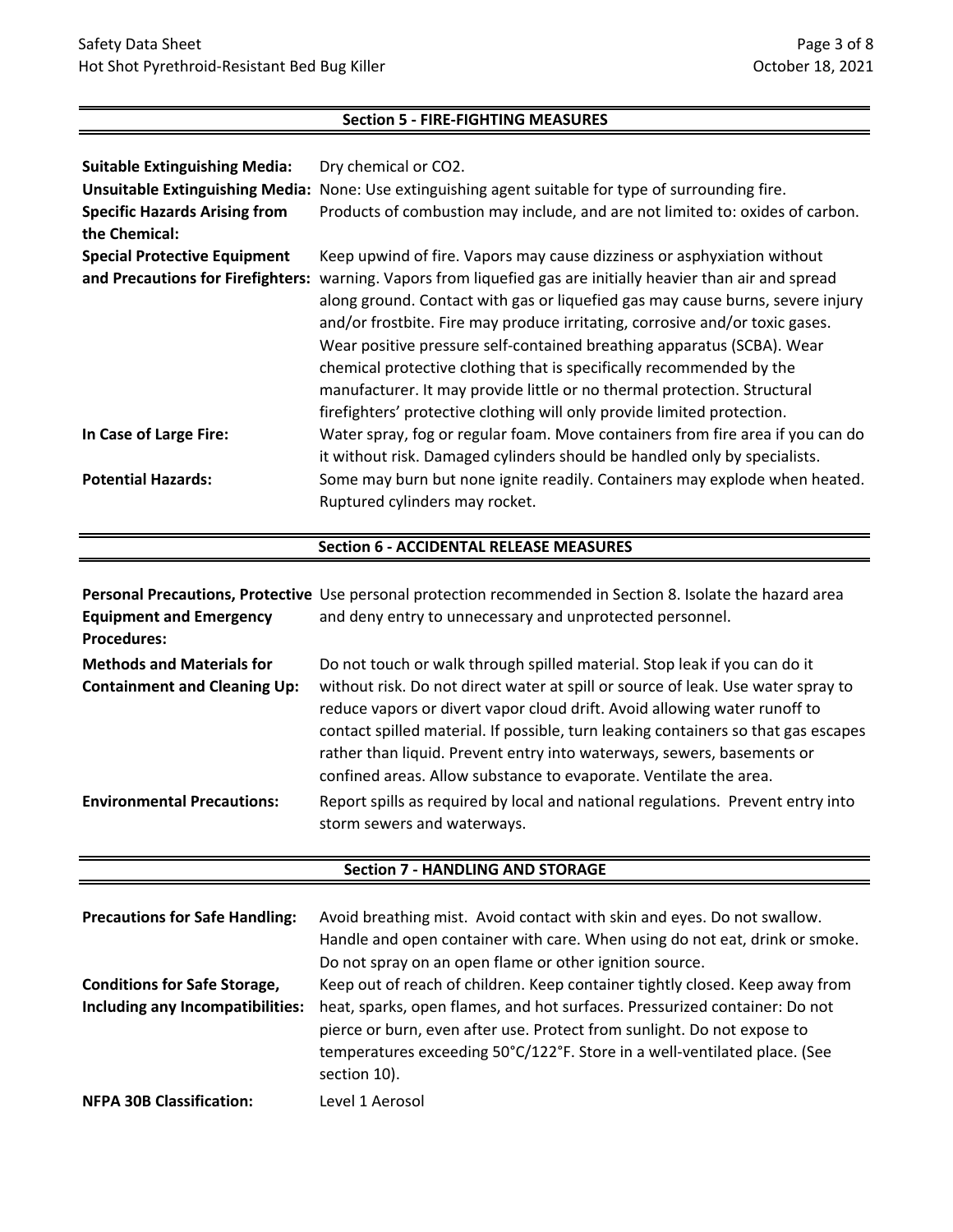## **Section 8 ‐ EXPOSURE CONTROLS / PERSONAL PROTECTION**

### **Control Parameters:**

|                      | <b>Exposure Limits</b>   |                   |                  |                   |                     |                   |
|----------------------|--------------------------|-------------------|------------------|-------------------|---------------------|-------------------|
| <b>Chemical Name</b> | <b>OSHA PEL</b>          |                   | <b>ACGIH TLV</b> |                   | <b>Supplier OEL</b> |                   |
|                      | ppm                      | mg/m <sup>3</sup> | ppm              | mg/m <sup>3</sup> | ppm                 | mg/m <sup>3</sup> |
| Isobutane            |                          |                   | <b>STEL 1000</b> |                   | NIOSH IDLH          | NIOSH IDLH        |
|                      |                          |                   |                  |                   | <b>TWA 800</b>      | <b>TWA 1900</b>   |
| <b>Butane</b>        |                          |                   | <b>STEL 1000</b> |                   |                     |                   |
|                      |                          |                   |                  |                   | AIHA-WEELS          |                   |
| Tetrahydrofurfuryl   |                          |                   |                  |                   | (USA,               |                   |
| alcohol              | $\overline{\phantom{0}}$ |                   |                  |                   | 5/2010              |                   |
|                      |                          |                   |                  |                   | TWA: 0.5            |                   |
|                      |                          |                   |                  |                   | (8hr)               |                   |

**Appropriate Engineering Controls:**

Use in a well‐ventilated area.

### **Individual Protective Measures, Such as Personal Protective Equipment:**

| Eye/face protection:      | None required for normal use. Avoid eye contact.                                                                                                                   |
|---------------------------|--------------------------------------------------------------------------------------------------------------------------------------------------------------------|
| Skin and body protection: | Wear protective gloves.                                                                                                                                            |
| Respiratory protection:   | Use in a well-ventilated area.                                                                                                                                     |
|                           | General hygiene considerations: Do not eat, drink or smoke where material is handled, processed or<br>stored. Wash hands and contaminated clothing after handling. |

#### **Section 9 ‐ PHYSICAL AND CHEMICAL PROPERTIES**

| Appearance (physical state,       | Clear, light yellow liquid |
|-----------------------------------|----------------------------|
| color, etc.):                     |                            |
| Odor:                             | Sweet, solvent             |
| <b>Odor Threshold:</b>            | No data available          |
| pH:                               | 5.3                        |
| <b>Melting / Freezing Point:</b>  | No data available          |
| Initial boiling point and range:  | No data available          |
| <b>Flashpoint:</b>                | No data available          |
| <b>Evaporation Rate:</b>          | No data available          |
| Flammability (solid, gas):        | No data available          |
| Upper/lower flammability or       |                            |
| explosive limits:                 | No data available          |
| Vapor pressure:                   | No data available          |
| Vapor density:                    | No data available          |
| <b>Relative density:</b>          | $0.99 - 1.01$              |
| Solubility(ies):                  | Soluble in water           |
| <b>Partition coefficient (n-</b>  |                            |
| octanol/water):                   | No data available          |
| <b>Auto-ignition temperature:</b> | No data available          |
| <b>Decomposition temperature:</b> | No data available          |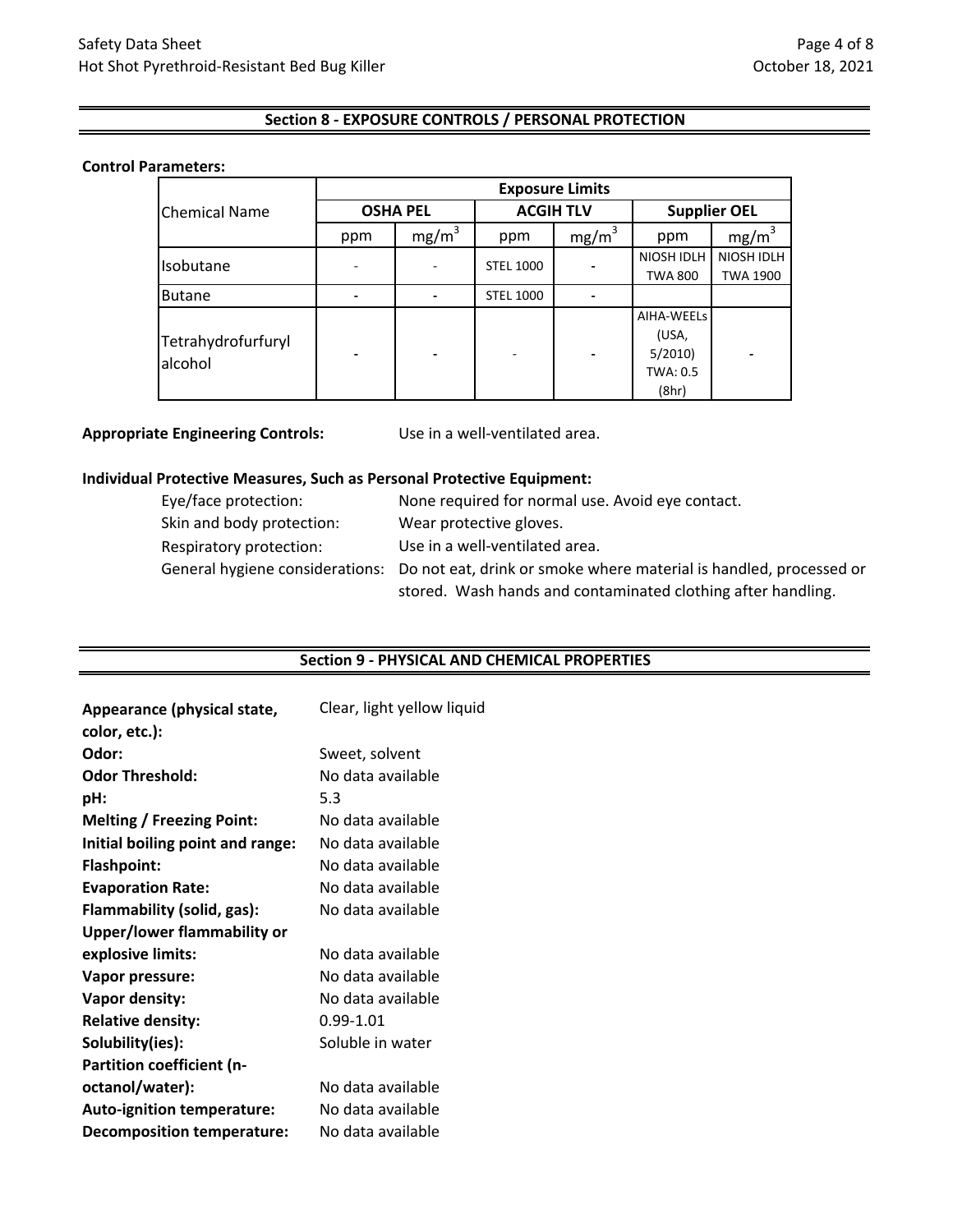# Safety Data Sheet Hot Shot Pyrethroid‐Resistant Bed Bug Killer

# **Viscosity: Heat of Combustion:**

# No data available 6.5 kJ/g

# **Section 10 ‐ STABILITY AND REACTIVITY**

| <b>Reactivity:</b><br><b>Chemical stability:</b><br><b>Possibility of hazardous</b><br>reactions: | No dangerous reaction known under conditions of normal use.<br>Stable under normal storage conditions.<br>No dangerous reaction known under conditions of normal use. |
|---------------------------------------------------------------------------------------------------|-----------------------------------------------------------------------------------------------------------------------------------------------------------------------|
| <b>Conditions to avoid:</b><br>Incompatible materials:                                            | Heat. Incompatible materials.<br>None known.                                                                                                                          |
| <b>Hazardous decomposition</b><br>products:                                                       | May include, and are not limited to oxides of carbon.                                                                                                                 |

## **Section 11 ‐ TOXICOLOGICAL INFORMATION**

Information on the likely routes Inhalation, Ingestion and/or skin or eye contact **of exposure:**

## **Symptoms related to the physical, chemical and toxicological characteristics:**

| Inhalation:   | Harmful if inhaled.                                                                                                                            |
|---------------|------------------------------------------------------------------------------------------------------------------------------------------------|
| Ingestion:    | May be harmful if swallowed. May cause stomach distress, nausea or vomiting.                                                                   |
| Skin contact: | May cause skin irritation and allergic reaction. Symptoms may include<br>redness, drying, defatting and cracking of the skin.                  |
| Eye contact:  | May cause eye irritation. Symptoms may include discomfort or pain, excess<br>blinking and tear production, with possible redness and swelling. |

| <b>Acute Toxicity Values:</b> | <b>Calculated overall Chemical Acute Toxicity Values (ATE)</b> |               |                   |
|-------------------------------|----------------------------------------------------------------|---------------|-------------------|
|                               | LD50 (Oral)                                                    | LD50 (Dermal) | LC50 (inhalation) |
|                               | >5000 mg/kg                                                    | >5000 mg/kg   | $>2.09$ mg/l      |

**Chronic Effects‐ Carcinogenicity:**

**Sensitization:** This product is a skin sensitizer. **Eye Contact:** Based on available data, the classification criteria are not met. **Skin Contact:** Based on available data, the classification criteria are not met.

# **Ingredient Chemical Listed as a Carcinogen or Potential Carcinogen (NTP, IARC, OSHA)** None of the ingredients present in this product at or above 0.1% are listed as potential carcinogens on the NTP, IARC or OSHA lists.

**Reproductive Toxicity: Germ Cell Mutagenicity: STOT‐single exposure: STOT‐repeated exposure: Aspiration hazard:**

This product is a reproductive toxicant.

Based on available data, the classification criteria are not met. Based on available data, the classification criteria are not met. Based on available data, the classification criteria are not met. Based on available data, the classification criteria are not met.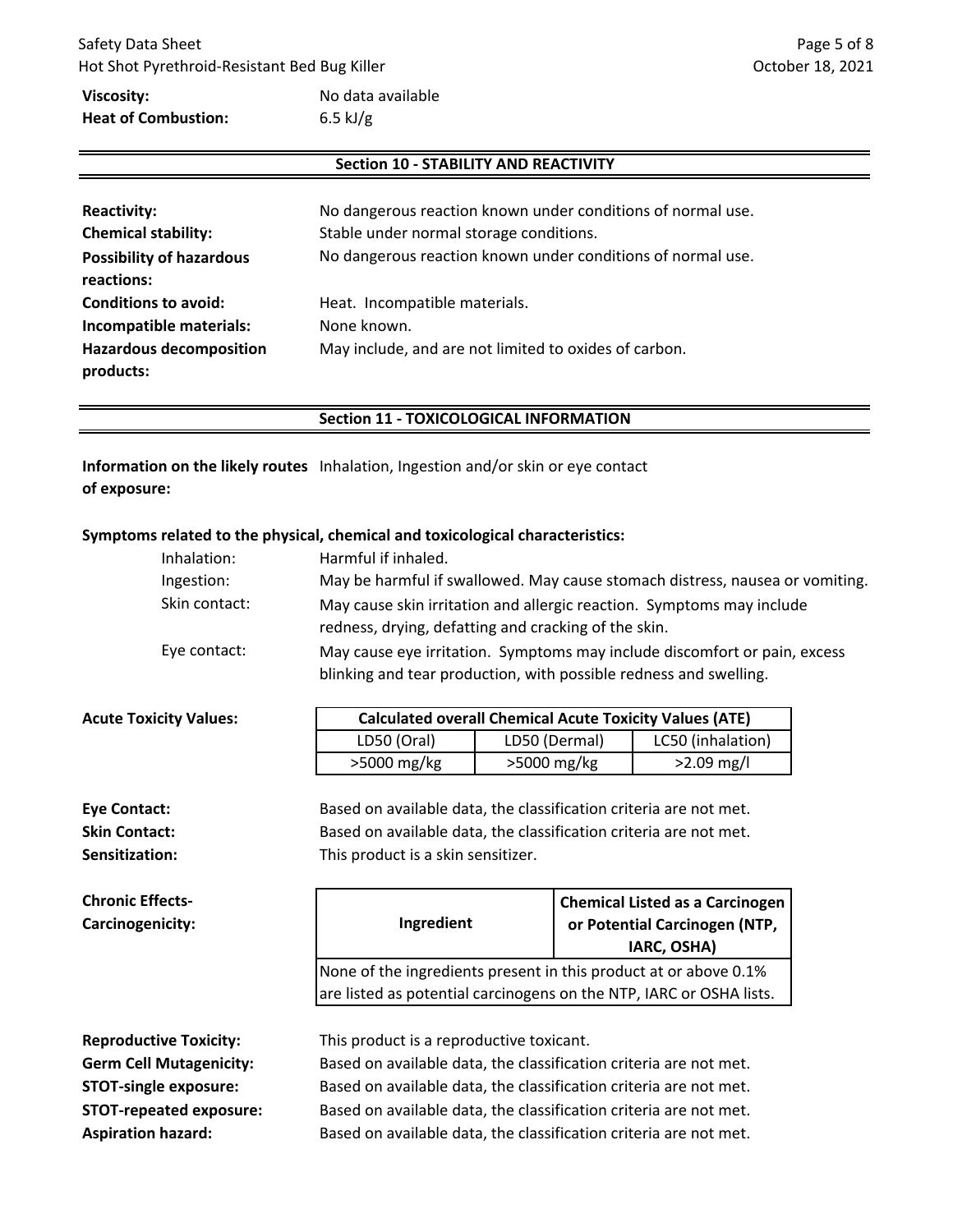### **Comment:**

All information was generated using the GHS classification criteria for mixtures and test data where available.

### **Section 12 ‐ ECOLOGICAL INFORMATION**

| <b>Ecotoxicity:</b>               | Per GHS classifications, this product is classified as an acute and chronic<br>aquatic toxicant, category 3. |
|-----------------------------------|--------------------------------------------------------------------------------------------------------------|
| Persistence and degradability:    | No data available                                                                                            |
| <b>Bioaccumulative potential:</b> | No data available                                                                                            |
| Mobility in soil:                 | No data available                                                                                            |
| <b>Other adverse effects:</b>     | No data available                                                                                            |

### **Section 13 ‐ DISPOSAL CONSIDERATIONS**

Dispose of in accordance with all local, state/provincial and federal regulations. For more information see product label.

## **Section 14 ‐ TRANSPORTATION INFORMATION**

| DOT:         | UN Number:<br><b>Proper Shipping Name:</b><br>Hazard Class:<br>Packing Group:<br>Limited Quantity:                      | UN1950<br>Aerosols<br>2.1<br>None<br>$\leq$ 1 $\lfloor$     |
|--------------|-------------------------------------------------------------------------------------------------------------------------|-------------------------------------------------------------|
| <b>IATA:</b> | UN Number:<br><b>Proper Shipping Name:</b><br>Hazard Class:<br>Packing Group:                                           | <b>UN1950</b><br>Aerosols<br>2.1<br>None                    |
| IMDG:        | <b>UN Number:</b><br>Proper Shipping Name:<br>Hazard Class:<br>Packing Group:<br>Limited Quantity:<br>Marine Pollutant: | <b>UN1950</b><br>Aerosols<br>2.1<br>None<br>$\leq$ 11<br>No |

### **Section 15 ‐ REGULATORY INFORMATION**

#### **US EPA Label Information:**

**EPA Pesticide Registration Number** 1021‐2570‐8845

**Federal Insecticide, Fungicide, Rodenticide Act Regulations**

This chemical is a pesticide product registered by the Environmental Protection Agency and is subjected to certain labeling requirements under the federal pesticide law. These requirements differ from the classification criteria and hazard information required for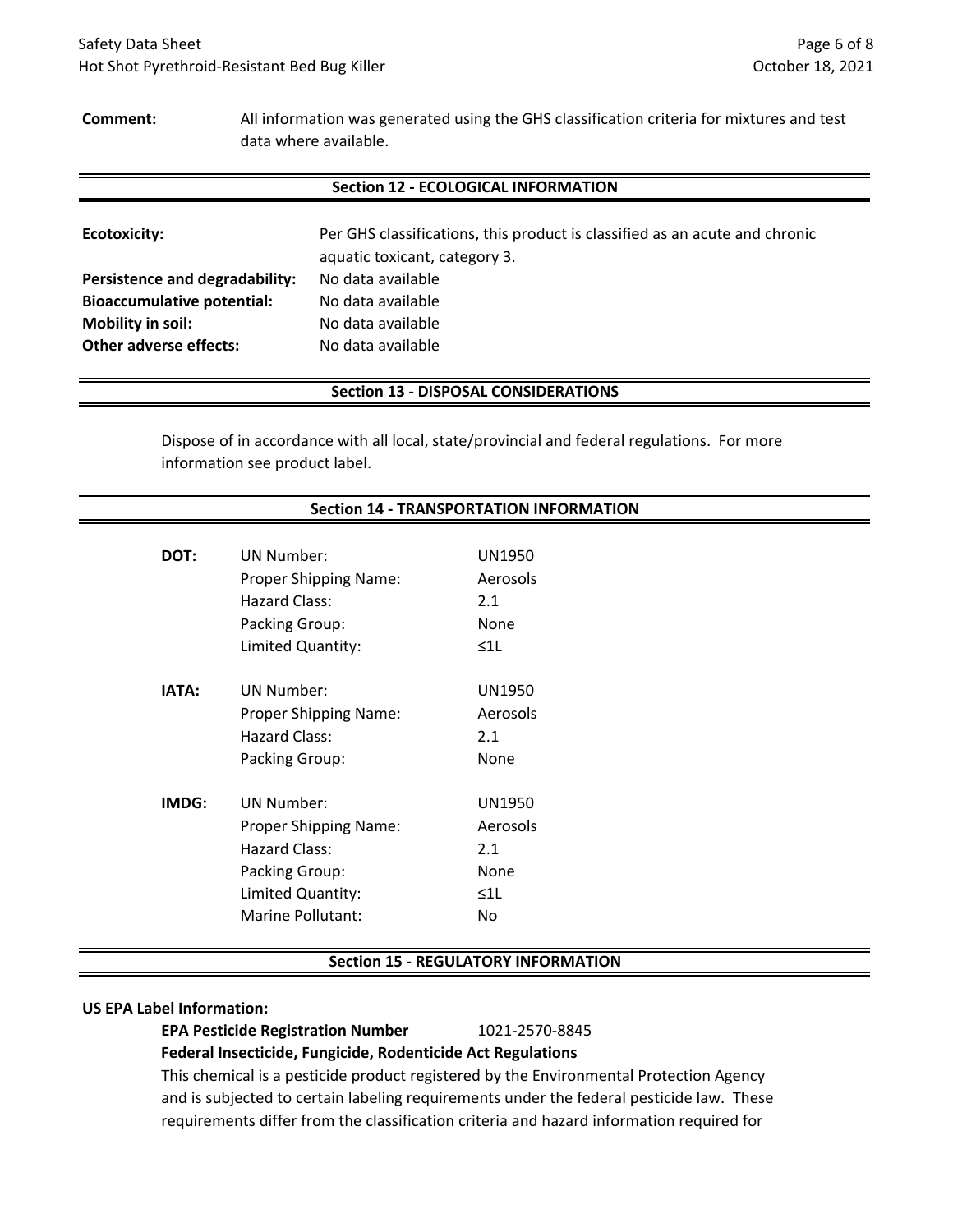safety data sheets, and for workplace labels of non-pesticide chemicals. Following is the hazard information as required on the pesticide label:

## **EPA Pesticide Label**

CAUTION: KEEP OUT OF REACH OF CHILDREN.

Hazards to Humans and Domestic Animals

**CAUTION:** Harmful if swallowed. Wash thoroughly with soap and water after handling and before eating, drinking, chewing gum, using tobacco or using the toilet. Remove and wash contaminated clothing before reuse. Prolonged or frequently repeated skin contact may cause allergic reactions in some individuals.

**FIRST AID: If swallowed:** Immediately call a poison control center or doctor. Do not induce vomiting unless told to do so by a poison control center or a doctor. Do not give any liquid to the person. Do not give anything by mouth to an unconscious person. Have the product and container or label with you when calling a Poison Control Center or doctor, or going for treatment. You may also contact 1‐800‐917‐5431 for emergency medical treatment advice.

**PHYSICAL OR CHEMICAL HAZARDS:** Contents under pressure. Do not use or store near heat or open flame. Do not puncture or incinerate container. Exposure to temperatures above 130°F may cause bursting. Do not apply this product around electrical equipment due to the possibility of shock hazard.

**STORAGE AND DISPOSAL:** Do not contaminate water, food, or feed by storage and disposal. **PESTICIDE STORAGE:** Store in a cool, dry area. Always store pesticides in the original container. Store away from food and pet food. **PESTICIDE DISPOSAL AND CONTAINER HANDLING:** Do not puncture or incinerate! Non‐refillable container. Do not reuse or refill this container. **If empty:** Place in trash or offer for recycling if available. **If partly filled:** Call your local solid waste agency for disposal instructions.

| <b>EPA TSCA Inventory:</b>  | All of the components of this product are either on the Toxic |  |
|-----------------------------|---------------------------------------------------------------|--|
|                             | Substances Control Act (TSCA) Inventory List or exempt.       |  |
| <b>SARA Hazard Category</b> | See OSHA hazards listed in section 2.                         |  |
| $(311/312)$ :               |                                                               |  |

**SARA 313:** Section 313 of title III of the Superfund Amendments and Reauthorization Act of 1986 (SARA). This product does contain chemicals which are subject to the reporting requirements of the Act and Title 40 of the Code of Federal Regulations, Part 372.

| <b>Chemical Name</b>  | CAS #      | <b>Threshold Value %</b> |
|-----------------------|------------|--------------------------|
| 3-phenoxybenzyl-      |            |                          |
| (1RS, 3RS, 1RS, 3SR)- |            |                          |
| 2, 2-dimethyl-3-(2-   | 26002-80-2 | 1.0                      |
| methylprop-1-enyl)    |            |                          |
| cyclopropane-         |            |                          |
| carboxylate           |            |                          |

**Disclaimer:** Information contained herein was obtained from sources considered technically accurate and reliable. While every effort has been made to ensure full disclosure of product hazards, in some cases data is not available and is so stated. Since conditions of actual product use are beyond control of the